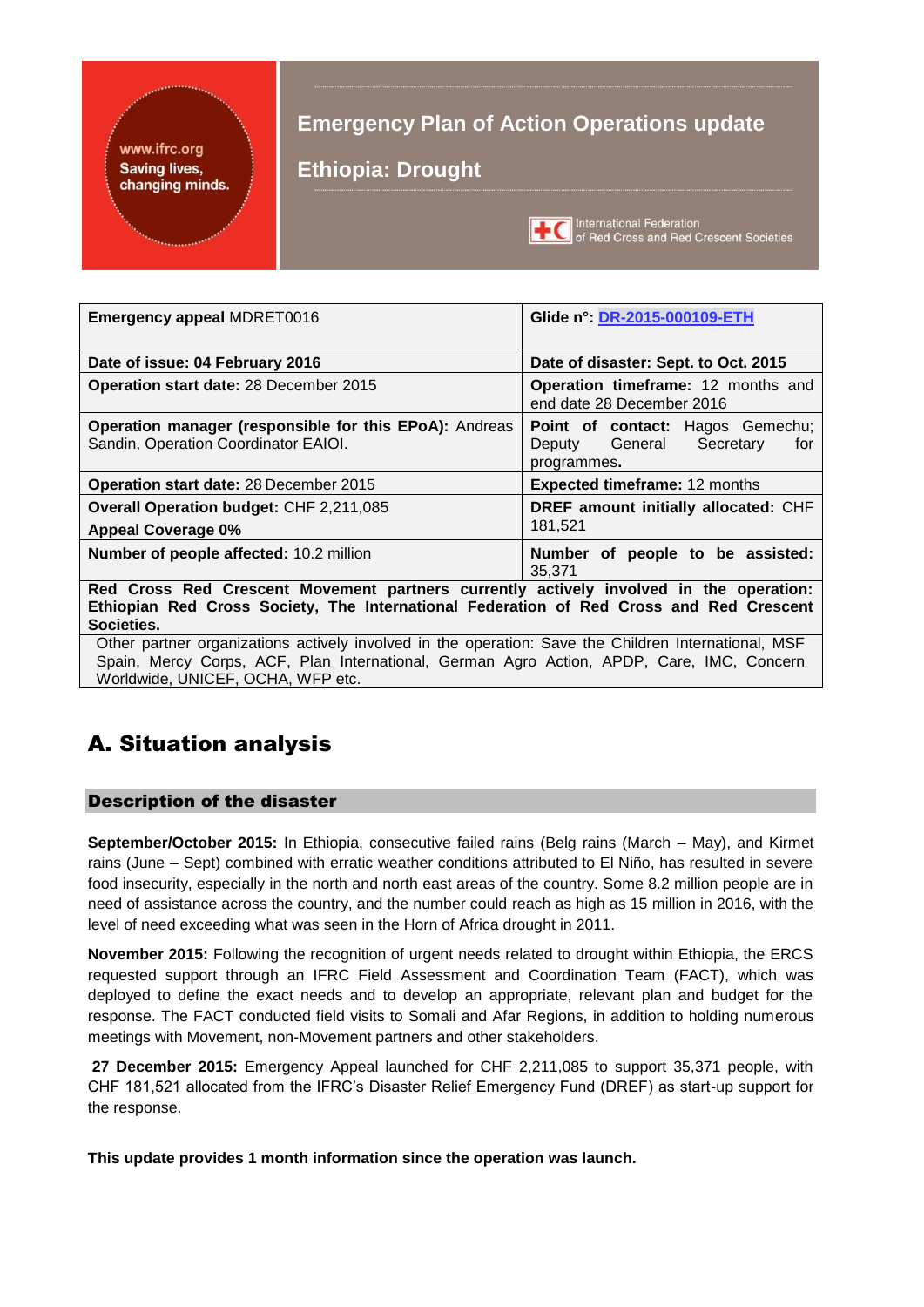#### Summary of current response

#### **Overview of Host National Society**

The National Society's drought response activities identified to be covered by the IFRC supported emergency appeal, have not yet started in detail as funding is still to be confirmed. A DREF loan has been processed, this will ensure that essential CBHFA and distribution trainings of volunteers, in addition to recruitment of ERCS staff allocated to the appeal operation at field and HQ level and an in depth health assessment with the aim of identifying specific areas for activities once funding has been secured for additional activities.

Through funding from Finnish and Canadian Red Cross, ERCs has conducted an initial CHBFA training for 60 volunteers from 15 kebeles in Bidu woreda identified for interventions by the FACT team. This was done in cooperation with the Regional Health bureau in Semera and Bidu.

#### **Movement Coordination**

In Ethiopia, the IFRC, ICRC and PNSs participate in regular co-ordination meetings convened by the National Society. All issues including potential bilateral and multilateral actions are discussed. Additionally, IFRC convenes regular co-ordination meetings in Nairobi with ICRC and PNS representatives to share updates on the situation in Ethiopia and neighbouring countries, and Movement action to date. ERCS is responsible for the overall coordination and implementation of the response with the support of IFRC, ICRC and PNSs.

#### **Coordination with Government authorities and local**

As auxiliary to the Government of Ethiopia, ERCS maintains a strong relationship with government bodies through participation or collaboration with (i) the National and Regional level response units.

#### **Inter-agency coordination**

Further to coordinating with the government authorities, ERCS Senior Management participates in the Humanitarian Country Team (HCT) forums held both during disasters and non-emergency times. ERCS will also participate in relevant cluster meetings with technical staff to ensure that ERCs activities are reflected in the 4Ws issued by UN OCHA.

Needs analysis and scenario planning Please refer to the original Emergency Plan of Action (MDRET016) for information on the operation, including on the operational strategy and plan, and operational support needs.

## B. Operational Plan

As there has been no funding to date, minimal activities from the plan of action have taken place. See **[Operation update no. 1](http://adore.ifrc.org/Download.aspx?FileId=120393)** for more details on the planned activities.

## C. Operational Support Services

An IFRC Operations Manager for the Drought Appeal has been deployed on  $1<sup>st</sup>$  February and will be supporting ERCS HQ in the operations management, support to ERCS in consolidating of their national drought response plan (process started in November 2015) and support the set up and implementation at HQ and field level.

ERCS is also finalising the recruitment of Senior PMER Officer who will be engaged under the EA and work at HQ level with responsibility of the PMER structure and plans for the appeal and to support the field level PMER Officer (to be recruited). As part of the establishment of monitoring system, branch and volunteer staff will receive training in data collection through mobile technology and the data will be useful in monitoring and reporting.

### **D. Budget and Funding Situation**

A DREF loan of 181, 521 Swiss franc has been approved and transferred to ERCS. Canadian RC has pledged CAD70,000 earmarked for supplementary food whereas Netherlands RC has pledged Euro 250,000. In view of the extent of needs on the ground, IFRC is appealing partners and donors to provide urgent additional funds to enable the National Society meet the needs of the most vulnerable and affected families.